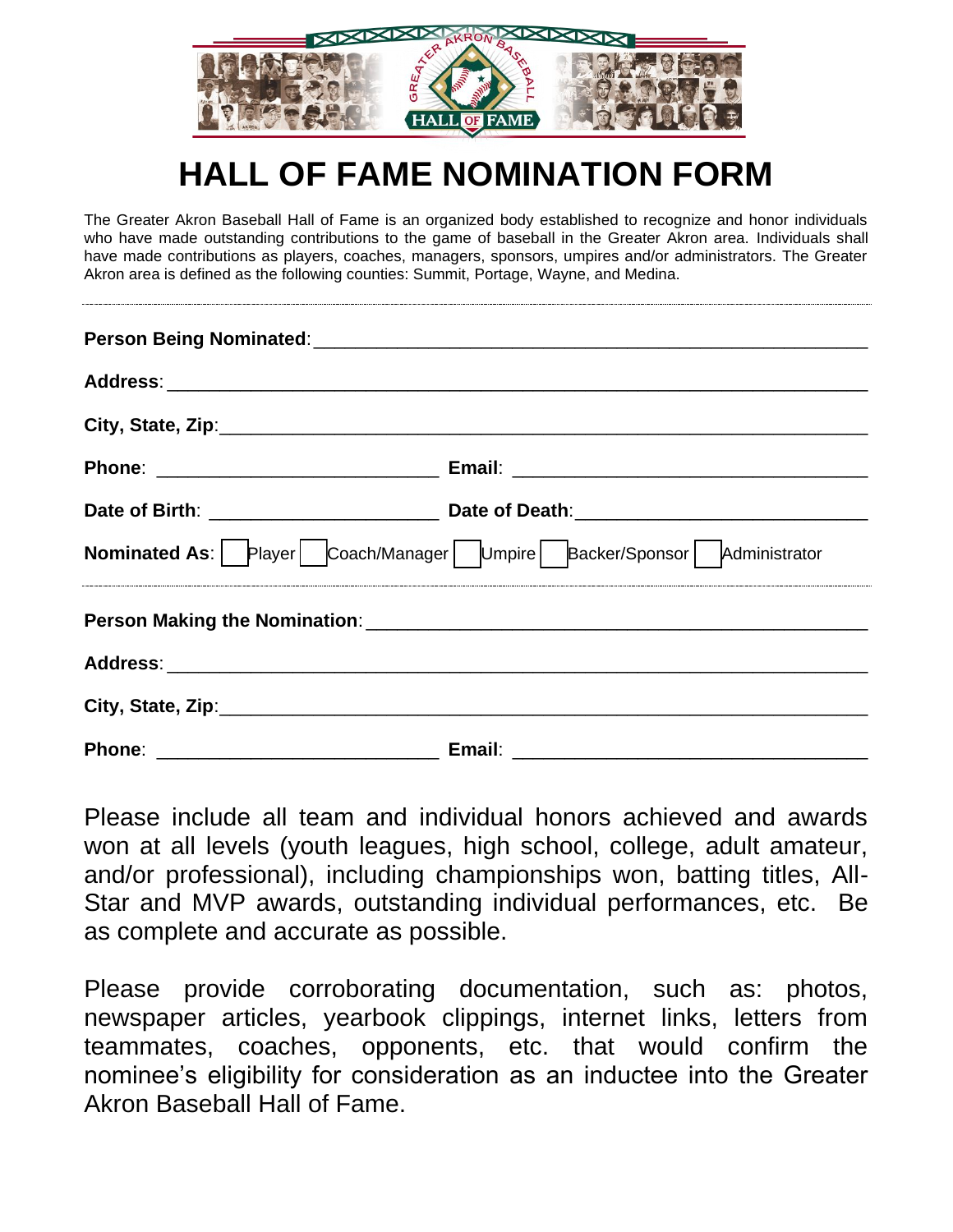

# Nominee's Detail Information - Use additional pages if necessary

#### **Professional**

**Adult Amateur** 

## **College**

#### **High School**

## Youth